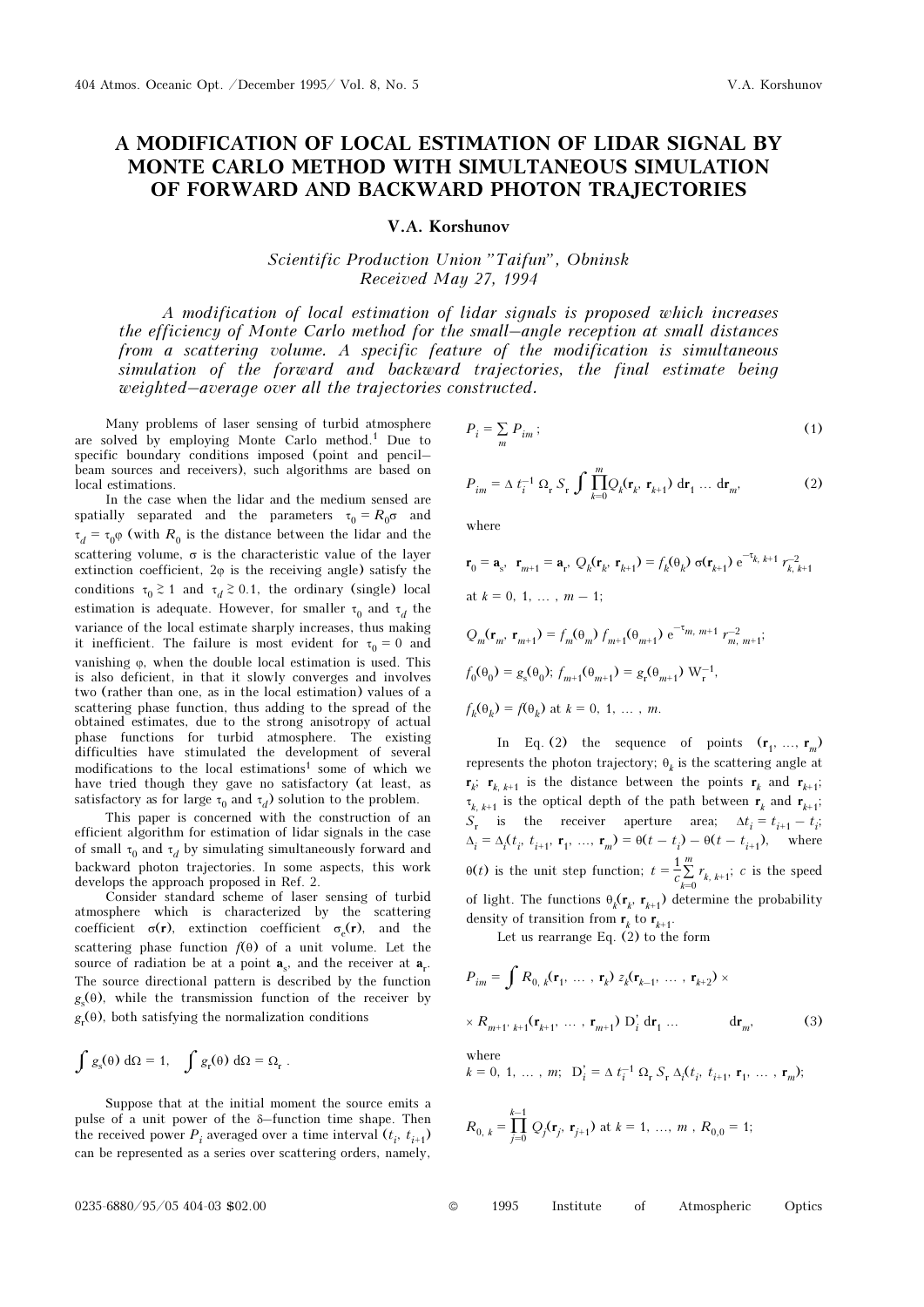$$
R_{m+1',k+1} = \prod_{j=k+1}^{m} \hat{Q}_j(\mathbf{r}_{j+1}, \mathbf{r}_j);
$$
  
\n
$$
\hat{Q}_j(\mathbf{r}_{j+1}, \mathbf{r}_j) = f_{j+1}(Q_{j+1}) \sigma(r_j) e^{-\tau_{j,j+1}} r_{j,j+1}^{-2}
$$
  
\nat  $k = 0, 1, ..., m-1; R_{m, m+1} = 1;$   
\n
$$
z_k(\mathbf{r}_{k-1}, ..., \mathbf{r}_{k+2}) = f_k(Q_k) f_{k+1}(Q_{k+1}) e^{-\tau_{k, k+1}} r_{k, k+1}^{-2}.
$$

The quantity  $R_{0, k}$  in Eq. (3) is the probability density of photon motion from  $\mathbf{r}_0$  to  $\mathbf{r}_k$ , while  $R_{m+1, k+1}$  denotes the probability density of photon motion along the backward trajectory from  $\mathbf{r}_{m+1}$  to  $\mathbf{r}_{k+1}$ . As follows from Eq. (3),  $P_{im}$ can be evaluated by simulating the corresponding segments of forward and backward trajectories and determining the mathematical expectation of  $z_k \Delta'_i$ , that is,

$$
P_{im} = M[z_k \Delta'_i],
$$

where M denotes the mathematical expectation. Here, k may take any value between 0 and m. We note that  $k = m$ corresponds to the ordinary local estimation, while  $k = m - 1$  corresponds to the double local estimation.

Now, averaging Eq. (3) over all  $k$  between 0 and  $m$ and changing the order of summation and integration we have

$$
P_{im} = \frac{1}{m+1} \int \Delta'_i \sum_{k=0}^m R_{0, k} z_k R_{m+1, k+1} \, \mathrm{d} \mathbf{r}_1 \, \dots \, \mathrm{d} \mathbf{r}_m. \tag{4}
$$

Since the product  $R_{0, k} z_k R_{m+1, k+1}$  depends only upon the trajectory  $(\mathbf{r}_1, ..., \mathbf{r}_m)$  rather than on the number k, the individual supposeds are be taken with arbitrary weights individual summands can be taken with arbitrary weights  $\alpha_k(\mathbf{r}_1, \ldots, \mathbf{r}_m)$ , which satisfy the condition  $\sum_{k=0}^{m}$ .  $\sum_{k=0}^{m} \alpha_k = m + 1.$ Substituting  $\alpha_k$  into Eq. (4) and restoring the orders of summation and integration yield

$$
P_{im} = \frac{1}{m+1} \sum_{k=0}^{m} \int \alpha_k R_{0, k} z_k R_{m+1, k+1} \Delta'_i \, \mathrm{d} \mathbf{r}_1 \, \dots \, \mathrm{d} \mathbf{r}_m. \tag{5}
$$

Expression (5) determines the estimate of  $P_{im}$  of the form

$$
P_{im} = \frac{1}{m+1} \sum_{k=0}^{m} M \left[ \alpha_k z_k \Delta_i' \right]. \tag{6}
$$

Let us choose the weights  $\alpha_k$  as follows

$$
a_k = 0 \qquad \text{for } z_k > z_{ih},
$$
  
\n
$$
a_k = (m + 1) / M_{sum} \qquad \text{for } z_k \le z_{ih},
$$
\n(7)

where  $M_{\text{sum}}$  is the total number of terms in (6) for which  $z_k \leq z_{ih}$ , and  $z_{ih}$  is a number depending on the number i of segments in time histogram (how to choose  $z_{ih}$  will be discussed below). Expressions (6) and (7) are a sort of modification of a local estimation, whose variance is finite because  $\alpha_k z_k$  are bounded from above.

The estimate (6) and (7) differs from ordinary local estimates in that the contribution of one and the same trajectory  $P_{im}$  is estimated in  $(m + 1)$  different ways of the trajectory simulation, and contribution from each variant to  $P_{im}$  is the product of the trajectory  $(\mathbf{r}_1, ..., \mathbf{r}_m)$  occurrence in this variant, proportional to  $R_{0, k} R_{m+1, k+1}$  and the value of  $z_k$ .

Contributions of all the variants are equal in magnitude, but either have small occurrence and large  $z<sub>k</sub>$  or vice versa. k Clearly, the spread of estimates is mainly due to former variants. Introducing the weights (7), the former variants are excluded, while their contributions to  $P_{im}$  are accounted for by increasing the contributions of the latter variants by a factor of  $(m + 1)M_{s}^{-1}$ .

The efficiency of estimation proposed depends on the choice of  $z_{ih}$ . Obviously, for any *i* the value of  $z_{ih}$  must correlate with the mean power  $P_i \equiv \sum P_{_{im}}$  in the  $i\text{th}$  interval m of the time histogram. It is assumed here that  $z_{ih} \sim P_i$ , where the associationality constant is found as follows

the proportionality constant is found as follows. For a given m, the maximum weight  $\alpha_k$  occurs for  $M_{\text{sum}} = 1$  and equals to  $m + 1$  (the case of  $M_{\text{sum}} = 0$  will<br>be considered below). In this case the contribution from be considered below). In this case the contribution from individual simulated variants to  $P_i$  amounts to  $\Delta t_i^1 \Omega_r S_r z_k N^{-1}$ , where N is the number of trajectories<br>simulated We require that this perticular contribution simulated. We require that this particular contribution does not exceed  $βP_i$ , where  $β < 1$  (in practice, β value is chosen from the interval 0.01–0.1). Thus we find

$$
z_{ih} = \beta P_i N \Delta t_i (\Omega_r S_r)^{-1}.
$$
 (8)

From Eq. (8), assignment of  $z_{ih}$  requires  $P_i$  to be preliminarily specified, e.g., through the preliminary calculation with the proposed scheme and using  $z_{ih}$  values larger than those directly following from Eq. (8).

Of special note is the case of  $M_{\text{sum}} = 0$ , when for all<br>these convents the incredible case is helder In this trajectory segments the inequality  $z_k > z_{ih}$  holds. In this case, we assume that  $\alpha_k = 0$  for all k and show below that k this introduces negligible biases in the estimates.

To evaluate the contribution of trajectories with  $M_{\text{sum}} = 0$ , we shall consider the following model situation. Let a homogeneous infinite medium with the extinction coefficient  $\sigma$  contains the source emitting an instantaneous pulse of radiation. We need to determine the probability  $Q_a$ that after the dimensionless time  $U = \sigma ct$  the photon trajectory containing no segments longer than a given value  $l_{\alpha}$ , with the path traversed after the last collision also included. Obviously,  $Q_{\sigma}$  can be considered as an average estimate of the contribution of trajectories with  $M_{\text{sum}} = 0$  over all receiver positions and orientations in space for a time delay U.

A simple estimate of the upper limit on  $Q_g$  is at once obtained from  $(1 - e^{-l}g)^{N}l$ , where  $N_l$  is an integer part of the ratio  $U/l_g$ . From this,  $Q_g$  vanishes with increasing U or decreasing L However, this value is a quybe overceivate decreasing  $l_{\sigma}$ . However, this value is a crude overestimate. For this reason,  $Q_g$  values for most practically useful U values were found by numerical Monte Carlo computations (see Table I).

Shown in the Table I is the probability that photon trajectory after the time U contains no segments longer than  $l_g$ .